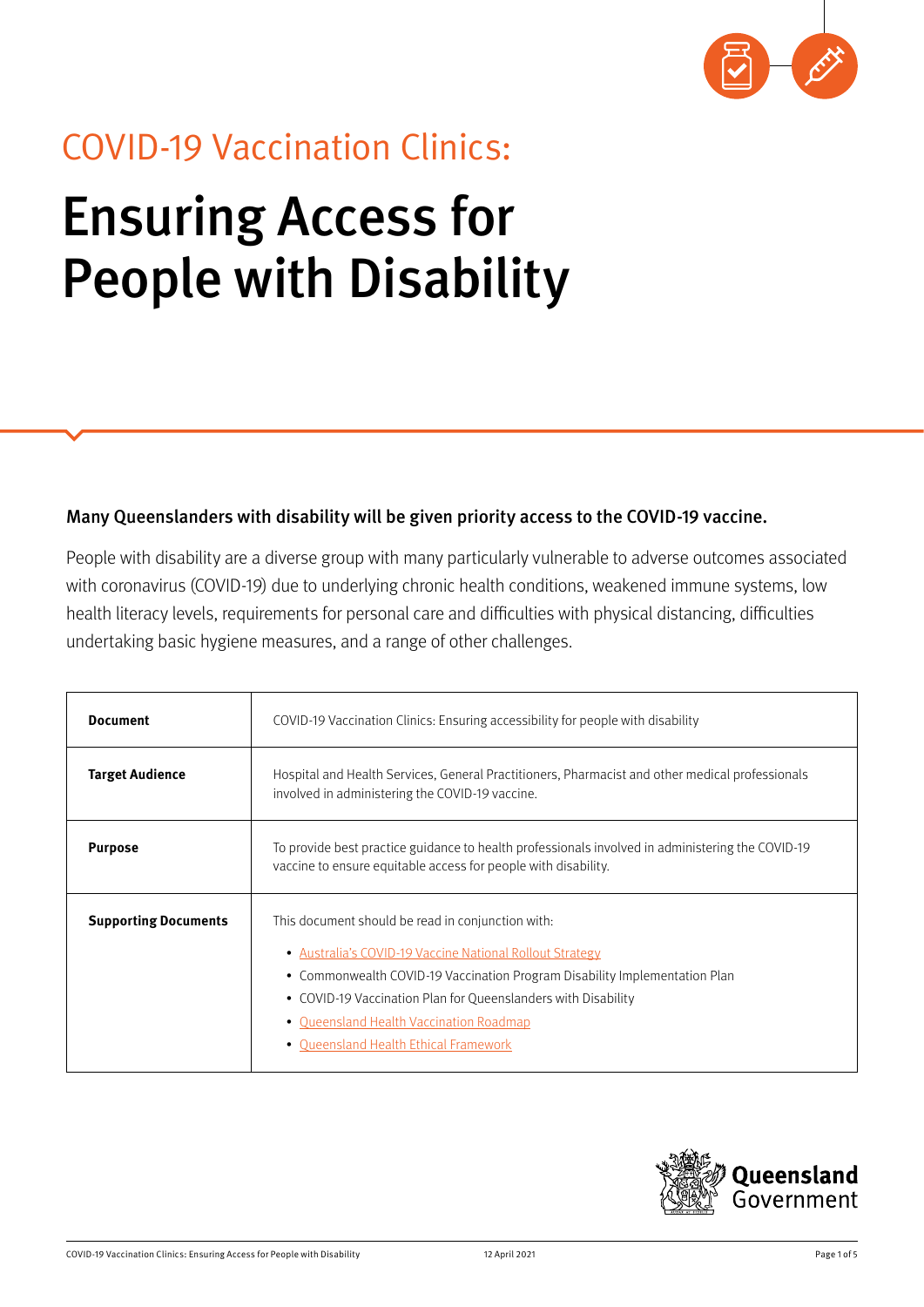

# Purpose

This document provides guidance on the considerations and strategies that should be implemented by health professionals administering the COVID-19 vaccine to people with disability to ensure equitable access across all healthcare settings.

Health professionals that are involved in the Queensland COVID-19 Vaccination Program are encouraged to reflect on this guidance to assist in local-decision making and planning. This will be particularly important during times of unexpected disruption, such as community transmission and/or poor vaccination rates.

It is acknowledged that the Australian Government is the vaccination lead for residential disability care settings, however, ensuring accessibility for people with disability is relevant across all phases of the rollout.

Note: Knowledge about the COVID-19 vaccine and its supply is constantly evolving and therefore Queensland Health will continue to review and update this guidance as new information becomes available.

## Scope

People with disability are a broad and diverse group of individuals that have unique needs. This guidance will be relevant to people with accessibility challenges including significant mobility issues. intellectual disability, cognitive impairment, psychosocial disability or behaviour support needs etc.

# Context

1 in 5 Australians live with a disability and about 85,000 Queenslanders are National Disability Insurance Scheme (NDIS) participants. People with disability often require assistance with everyday activities, including self-care, mobility communication and self-management. Older Queenslanders are also likely to be living with disability, low vision, hearing, cognition, neurological and physical impairments.

The Queensland Health COVID-19 Vaccination Ethical Framework identifies six principles that underpin the prioritisation and allocation of the vaccine. Principle #4 Fairness dictates that every person living in Queensland has equal opportunity to be vaccinated by ensuring inclusive, consistent, culturally safe and appropriate processes of decision-making, implementation and communication.

The Disability Discrimination Act 1992 makes it against the law to discriminate against a person because of disability when providing goods, services or facilities, or access to public premises. It also requires organisations to make adjustments to their premises so that they are accessible to people with disability.

## Barriers to Vaccination

A number of barriers have been identified that could prevent a person with disability from receiving the COVID-19 vaccination. These barriers range from issues that an individual might experience through to service level challenges. A person with disability may:

- be unable to provide informed consent
- fear asking for help and experience confusion across complex service systems
- have low levels of health literacy and confusion regarding the information provided
- be unable to comprehend/understand explanation of risks, processes and rationale for vaccination
- exhibit behaviours of concern or an escalation in behaviours due to change in routine and/or unfamiliar environment
- have challenges with transport, parking and physical access issues at vaccination sites
- be reliant on support workers and carers to access vaccination sites
- not be readily identified due to poor data collection methods.



### **Contact**

**For additional information please email QH-NDIS@health.qld.gov.au**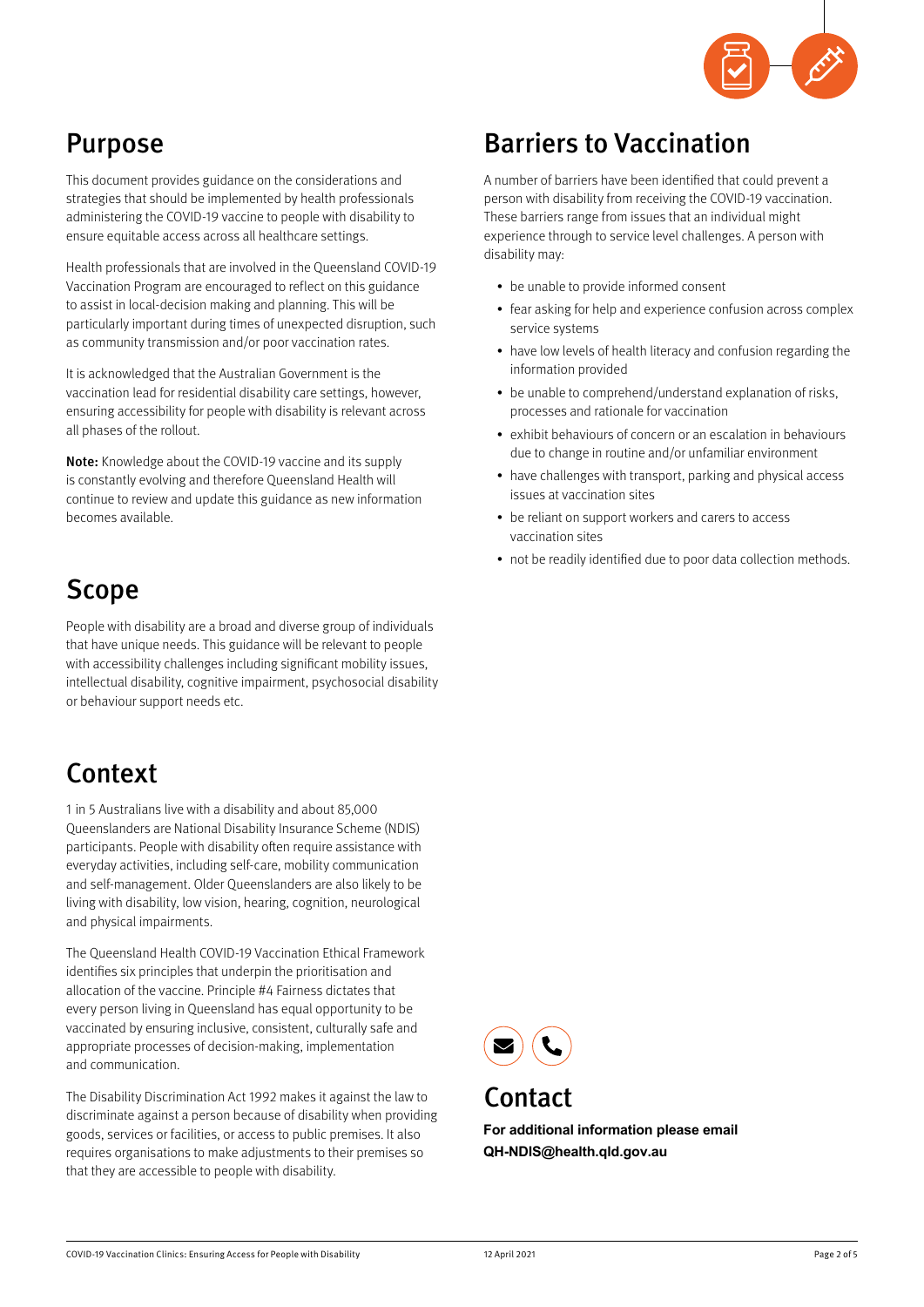

## Strategies and Considerations

### Service Level

The environment that the vaccination takes place can improve the comfort and confidence of people with disability. This begins at the point appointment booking through to their post-care follow up.

Queensland Health is currently working with the Commonwealth to establish in-reach vaccination for people with disability that are unable to access a vaccination site due to their complex care and support needs.

#### **When booking the appointment:**

- $\square$  Interpreters: encourage people to identify the need for interpreters before arrival at the vaccination site or as soon as possible to enable interpreter access. This could include Auslan or spoken language for people with disability from culturally or linguistically diverse backgrounds.
- $\Box$  Appointment Time: consider if the appointment could be scheduled at a time that would reduce anxiety e.g. the first or last appointment of the day. Also allow additional time to support the individual and ensure a positive experience.
- $\Box$  Accessibility: describe the layout of the vaccination site at the time of booking and request any accessibility requirements are shared. Also ask the person if they have any other concerns about accessing their vaccination that could be problem-solved in advance.

#### **Ensure the vaccination site is accessible:**

- □ Trained staff: provide training to frontline staff on the different ways to appropriately engage with people with disability. This is an important step in ensuring you are providing an accessible service.
- $\Box$  Dedicated staff member: nominate a staff member to identify any accessibility issues at the vaccination site each day and provide assistance to people with accessibility challenges when they arrive for their vaccination.
- $\square$  Directions: make sure there is sufficient clear, simple and visible signage to direct people where to go. Signage should be in large font, high contrast colours and a non-glare finish.
- $\square$  Parking: ensure at least one of every 25 parking spaces is accessible parking. Spaces may be marked temporarily if needed. Also ensure that there are drop off areas close to the entrance with under-cover seating.
- $\Box$  Access: make sure there is a clear path to the entry with non-slip surfaces that minimises level changes and has handrails, resting places and shade (if a long footpath).
- $\square$  Layout: ensure the vaccination site is large enough so that people with accessibility challenges can still move freely when the space is crowded or busy. Where possible, automatic doors and wide doorways are preferred. Ensure that counter heights, lift buttons, door handles, etc. are within reach.
- $\Box$  Seating: provide sufficient seating that is not in direct sunlight for people to wait.
- $\square$  Lighting: maintain adequate lighting levels throughout premises.
- $\square$  Sensory: minimise stimulus or offer a quiet space for people with disability to wait.
- $\square$  Inclusivity: consider displaying artwork, flags or posters that capture the diversity of the population e.g. Aboriginal and Torres Strait Islander, culturally and linguistically diverse, people with differing levels of ability.

Continues on next page  $\gg$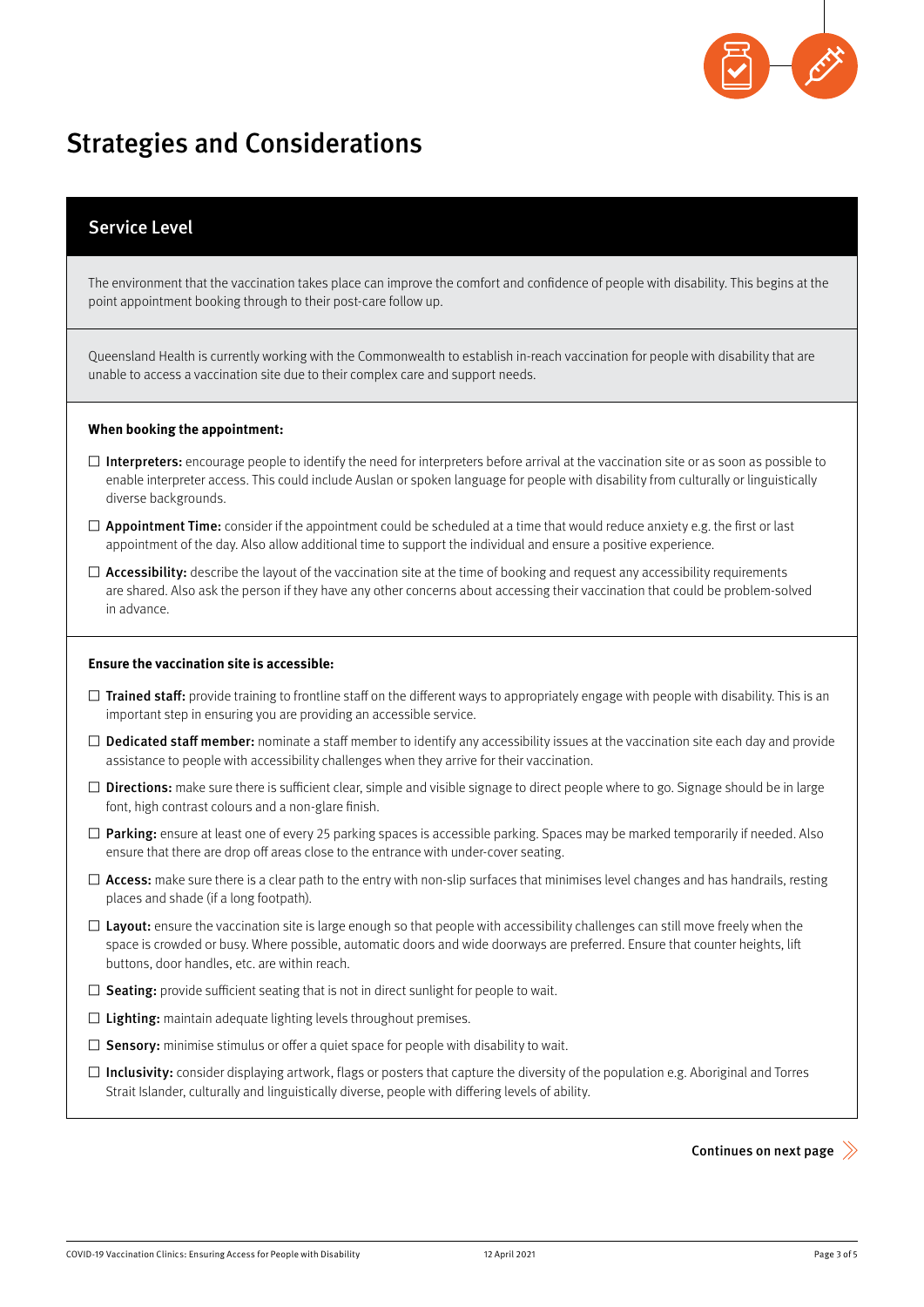

#### **At the appointment:**

- $\Box$  Accessible resources: the Commonwealth has a range of accessible [resources](https://www.health.gov.au/initiatives-and-programs/covid-19-vaccines/getting-vaccinated-for-covid-19/information-for-people-with-disability-about-covid-19-vaccines) to assist people with disability to best understand the vaccination process and requirements. It is important to make information available in a variety of formats.
	- A number of people with disability have expressed their concerns about having a needle and may have questions about the needle size. Take the time to reassure them.
- $\square$  Interpreters: ensure that interpreters are present before commencing the appointment.
- $\Box$  Consent: It is important to gain full and informed consent from the person with disability and check for understanding prior to administering the vaccination. As a basic right, people with disability have the right to choose or reject health services.
	- People with disability may require information in different formats and languages. ATAGI has developed resources, including [easy read consent forms,](https://www.health.gov.au/resources/publications/covid-19-vaccination-giving-your-consent-easy-read) to help with collecting and explaining consent.
	- The [Office of the Public Guardian](https://www.publicguardian.qld.gov.au/about-us/news-and-information/opg-news/consent-process-for-covid-19-vaccination) is able to provide consent for adults with impaired decision-making capacity, however, if the adult is expressing that they do not want to receive the vaccine these wishes will generally be respected.
	- The [NDIS Quality and Safeguards Commission](https://www.ndiscommission.gov.au/document/2756) has provided advice on the use of pre-appointment medication and restrictive practices.
- $\Box$  Assistance animals: allow assistance animals at the vaccination appointment. Do not pat, talk to or distract an assistance animal. Providing assistance animals drinking fountains at the entry is a good way to show they are welcome.
- $\square$  Wait time: Advise the person of the expected wait time for their appointment. This will give the person the opportunity to wait outside if this is more comfortable to them.
- $\square$  Re-scheduling: If the clinical decision is made not to proceed with the vaccination, reassure the person that this is ok and speak to them about rescheduling. Be sure to discuss what would need to happen differently next time for them to feel more comfortable.

#### **After the appointment:**

- $\square$  Provide positive reinforcement to the person and encourage them to reward themselves for being vaccinated.
- $\square$  Discuss what strategies the person with disability could use that will help them remember to attend the follow up appointment.
- $\square$  Provide additional monitoring should the person have experienced a psychological or behavioural escalation in response to the vaccine.